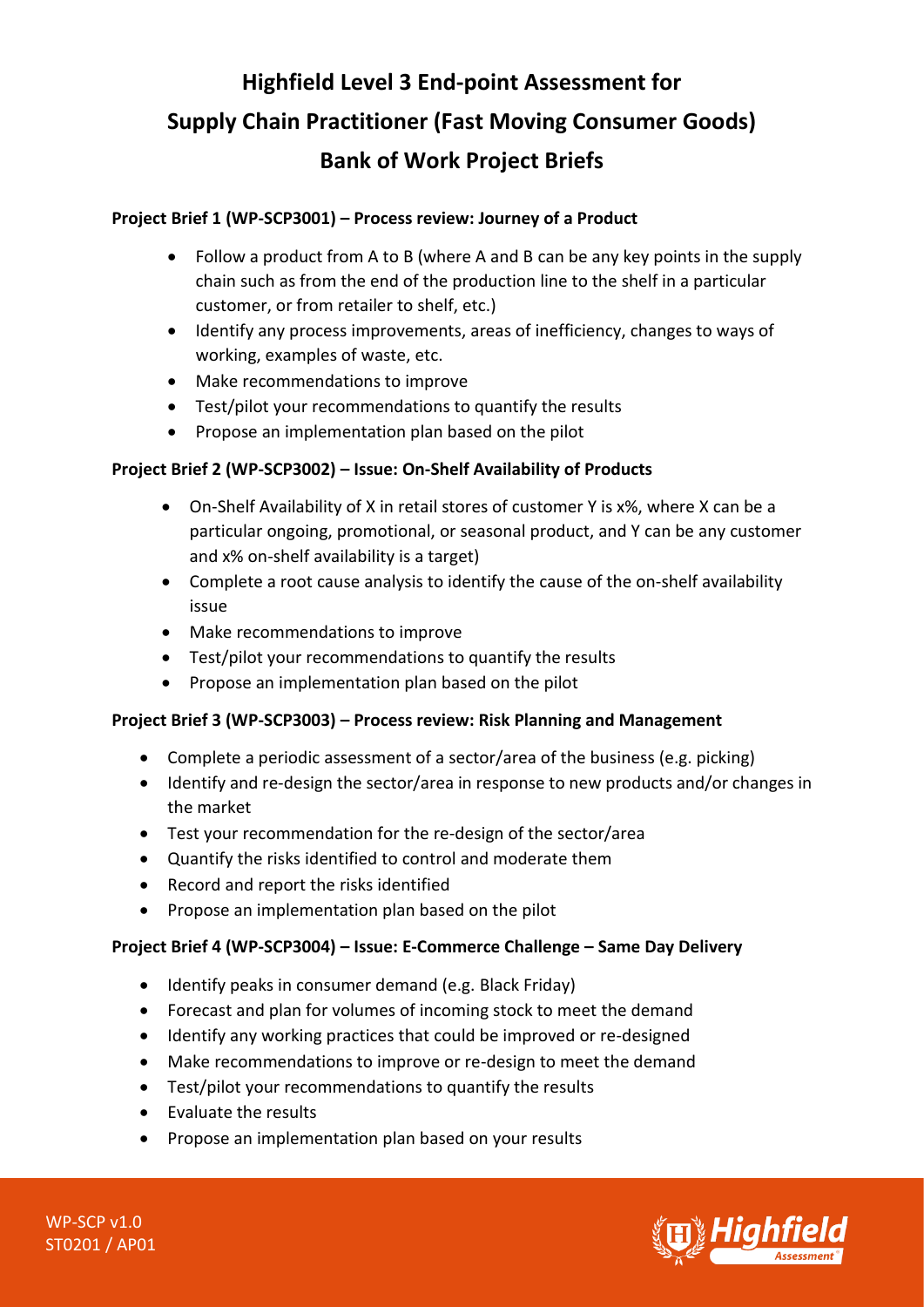# **Project Brief 5 (WP-SCP3005) – Issue: LGV Driver Retention**

- Identify the cause and effect of driver retention
- Define the objectives (desired outcome)
- Generate alternatives that are feasible and viable
- Troubleshoot and develop an action plan with the team
- Communicate and test your development plan
- Propose an implementation plan based on your results

#### **Project Brief 6 (WP-SCP3006) – Issue: Warehouse Management System Errors**

- Look at each input stage of the warehouse management system
- Identify the cause and impact of the errors
- Find a solution to reduce or eliminate errors
- Record and communicate your solution
- Test/pilot your recommendations/solution
- Review and record the results
- Propose an implementation plan based on the pilot

## **Project Brief 7 (WP-SCP3007) – Process review: Health and Safety Plan**

- Review the past 12 months (this will form the basis on your targets and goals for this year)
- Consider how well the business performed (e.g. Were any further risks identified)
- Perform a 'Gap Analysis' (e.g. Were there any common trends in accidents/injuries, areas of weakness)
- Look at your current risk assessments, procedures and training (e.g. are they up to date)
- Check for any changes to equipment, standard operating procedures, etc.
- Set SMART targets and create a Health and Safety Plan
- Effectively communicate your plan and test your recommendations
- Propose an implementation plan based on the pilot

## **Project Brief 8 (WP -SCP3008) – Issue: Vehicle Fill Rate (Empty Space)**

- Evaluate the empty space vehicles have for transporting goods
- Calculate your vehicle fill rate (Loaded weight/Total Loading Weight Capacity)
- Complete a product demand forecast and identify any issues
- Formulate a plan of action and communicate your findings
- Test your recommendations to quantify results
- Propose an implementation plan based on your results

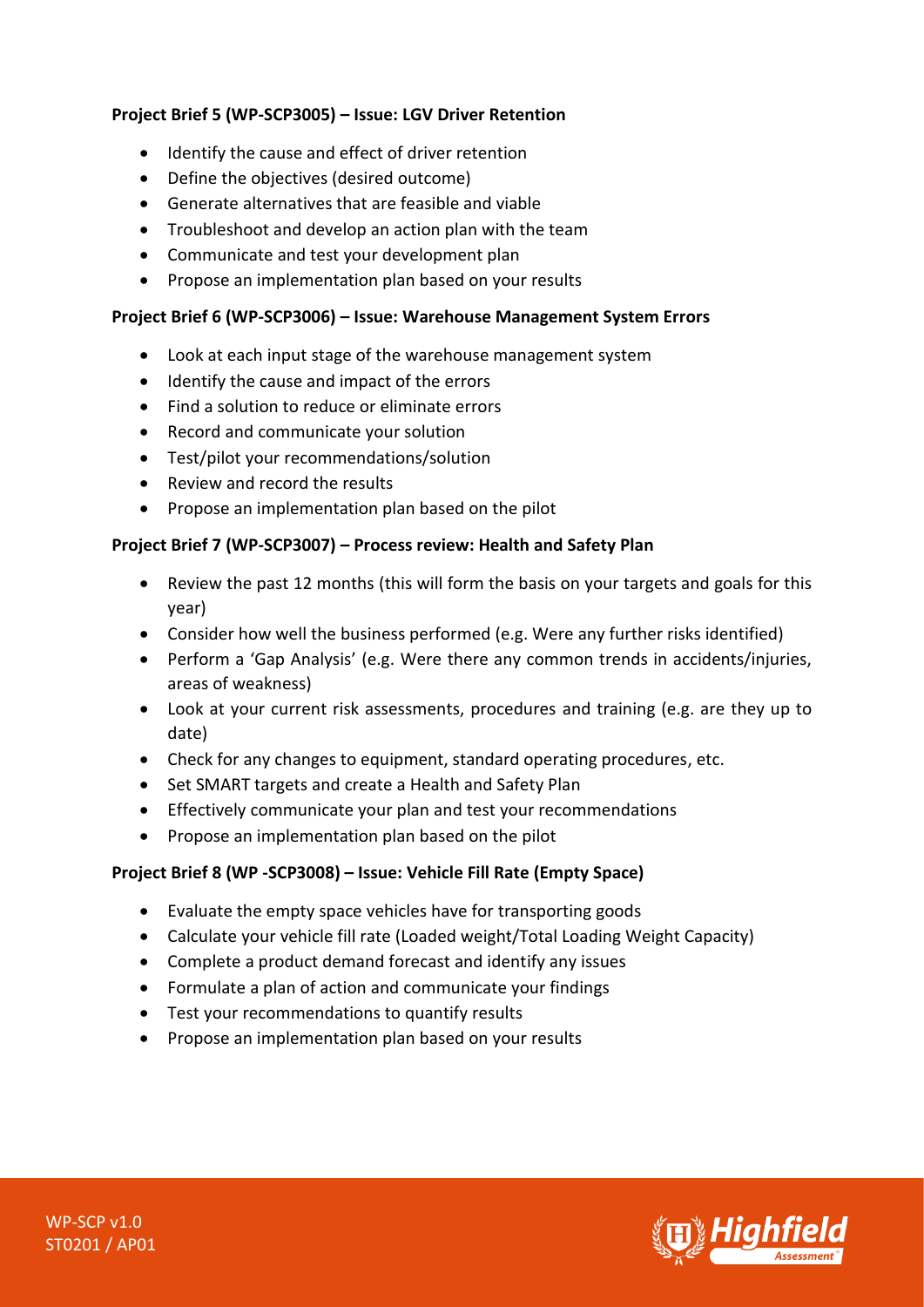# **Project Brief 9 (WP-SCP3009) – Process review: Inventory Replenishment**

- Identify the inventory process cause (e.g. stock from primary locations not getting to the picking locations correctly)
- Identify any process improvements, areas of inefficiency, changes to ways of working, etc.
- Make recommendations to improve
- Test/pilot your recommendations to quantify the results
- Propose an implementation plan based on the pilot

# **Project Brief 10 (WP-SCP3010) – Process review: Measures to reduce risks of manual handling**

- Identify the tasks that cause the greatest risk (e.g. discuss with employees what they consider to be the most hazardous jobs)
- Consider each high hazard manual handling task
- Review whether each load/task could be changed/improved (e.g. mechanical aids/different techniques)
- Make recommendations to improve
- Test/pilot your recommendations to quantify the results
- Propose an implementation plan based on the pilot

# **Project Brief 11 (WP-SCP3011) – Process Review: Waste Segregation Management**

- Identify your waste management procedures (using the 7 R's of waste management)
- Identify the waste that is generated
- Highlight areas for improvement
- Make recommendations to improve
- Test/pilot your recommendations to quantify the results
- Propose an implementation plan based on the pilot

# **Project Brief 12 (WP-SCP3012) – Issue: Order-to-Delivery Lead Time**

- Review and understand customer feedback issues
- Identify the root cause of customer turn around issues (e.g. customers promised same day delivery, etc.)
- Evaluate and redefine your Standard Operating Procedures (SOPs)
- Examine your transportation processes (Loading, damages, ETA's)
- Make recommendations to improve (e.g. redesign transportation for cost/time efficiencies, optimise your warehouse management systems, etc.)
- Test/pilot your recommendations to quantify the results
- Propose an implementation plan based on the pilot

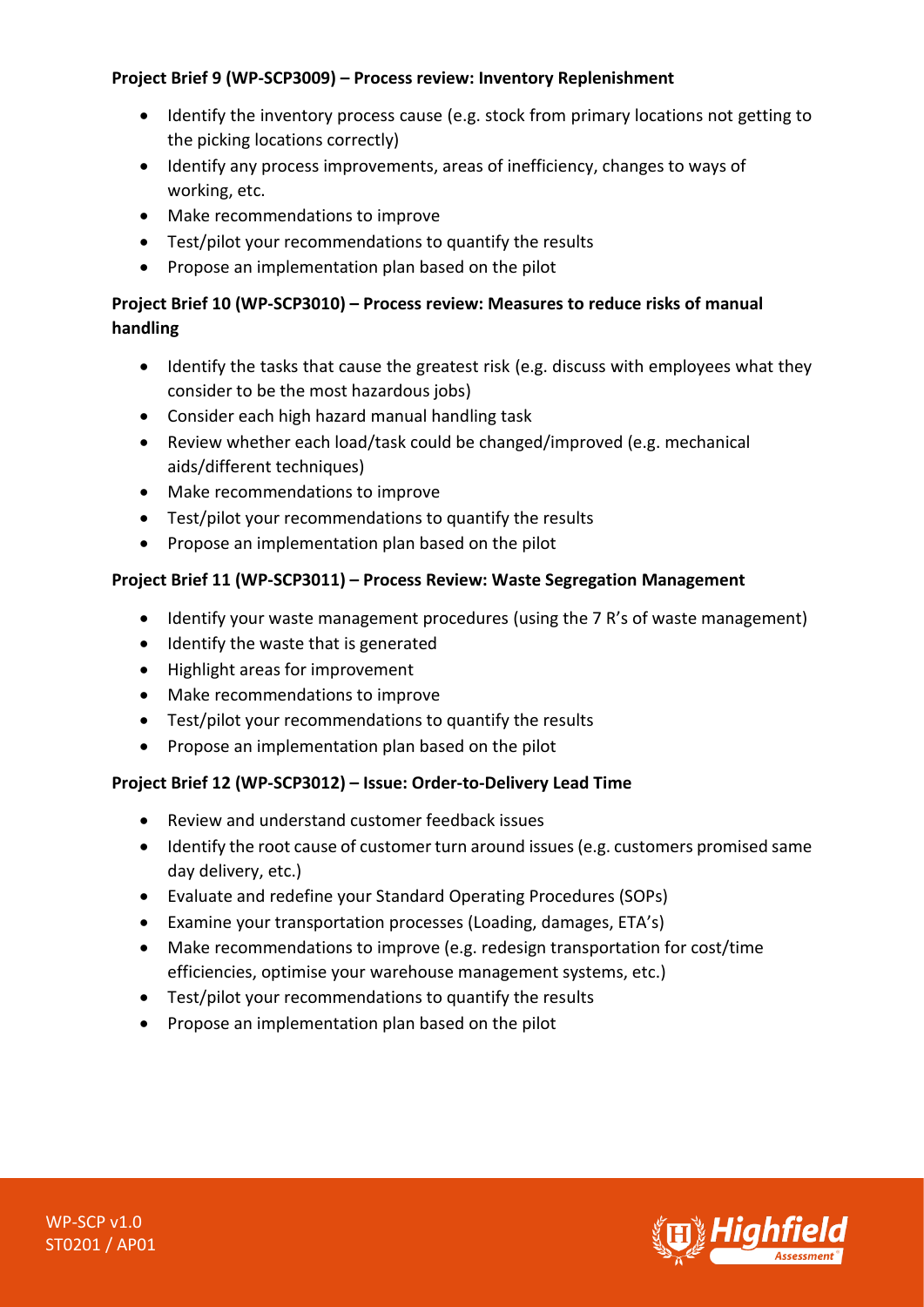## **Project Brief 13 (WP-SCP3013) – Issue: Products damaged in the warehouse**

- Identify the main cause of damaged products
- Create and propose a plan for improvement
- Review your health and safety procedures, safe working practices and standard operating procedures (SOPs)
- Make recommendations to improve
- Test/pilot your recommendations to quantify the results
- Propose an implementation plan based on the pilot

## **Project Brief 14 (WP-SCP3014) – Issue: Products damaged in transit**

- Identify the main cause of goods damaged in transit (e.g. manual handling/packaging)
- Review your handling and loading procedures
- Make recommendations to improve
- Test/pilot your recommendations to quantify the results
- Propose an implementation plan based on the pilot

## **Project Brief 15 (WP-SCP3015) – Process review: Prevention of Inventory Shrinkage**

- Review your inventory processes and warehouse/store security procedures
- Manage and keep track of your inventory levels
- Conduct an audit of your inventory
- Make recommendations to improve
- Test/pilot your recommendations to quantify the results
- Propose an implementation plan based on the pilot

## **Project Brief 16 (WP-SCP3016) – Issue: Inaccurate forecasting**

- Identify why there has been an inaccurate forecast (e.g. incorrect data)
- Identify any process improvements, areas of inefficiency, changes to systems/software
- Make recommendations to improve with an accurate forecast
- Test/pilot your recommendations to quantify the results
- Propose an implementation plan based on the pilot

## **Project Brief 17 (WP-SCP3017) – Process review: Suboptimal picking**

- Complete a root cause analysis to identify the cause of the picking issue (e.g. poor layout, space utilisation, incorrect use of warehouse management system, etc.)
- Make recommendations to improve
- Test/pilot your recommendations to quantify the results
- Propose an implementation plan based on the pilot